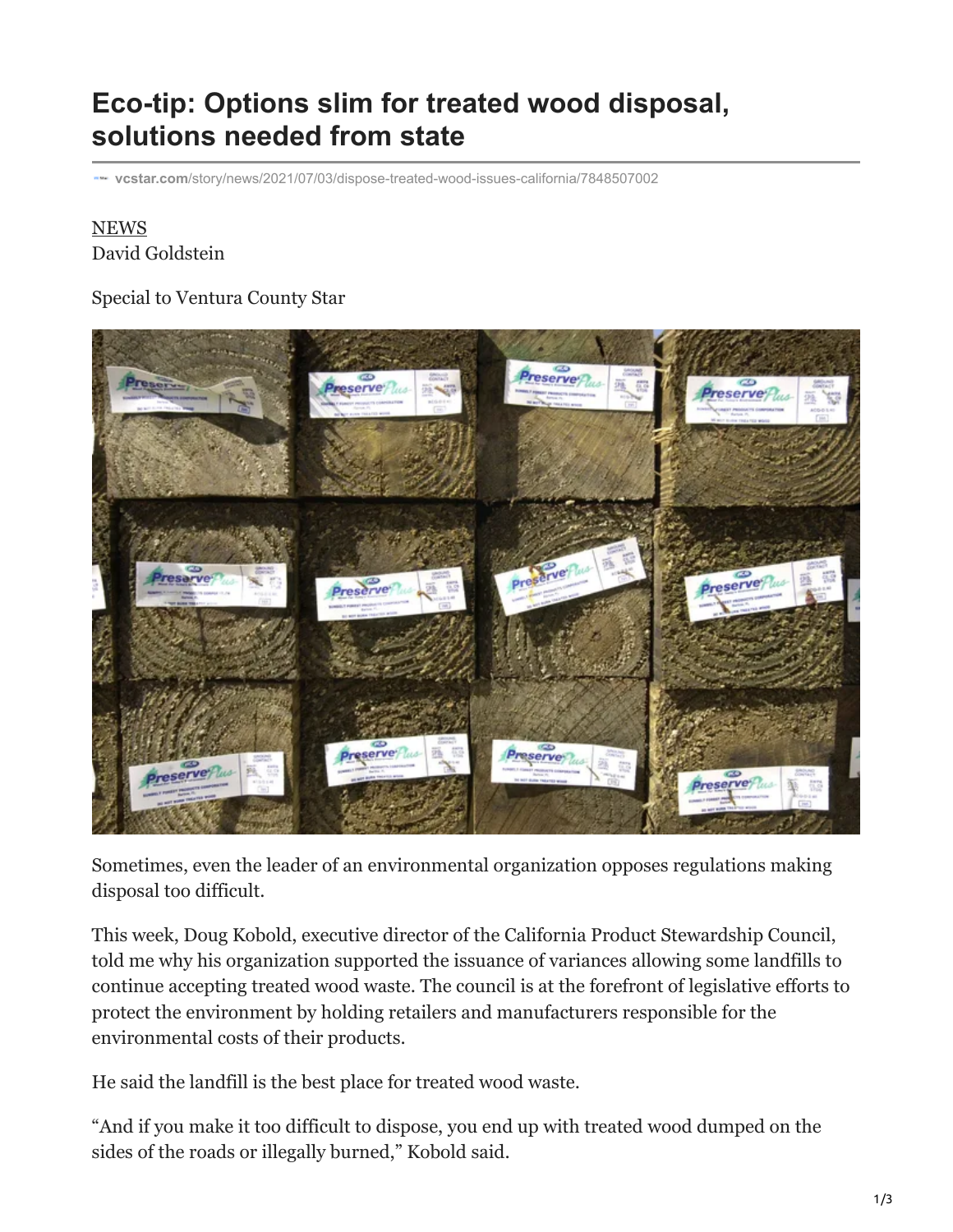Previous regulations allowing treated wood waste to be handled with alternative management standards expired at the end of last year.

Without these alternative standards, hazardous treated wood waste managed in California had to be stored and manifested as hazardous waste and transported to a landfill that can handle this type of specialized waste. There is only one such landfill in the state that could accept the materials.

As the deadline for the expiration of the alternative management standards approached without a legislative or regulatory solution, contractors began rejecting jobs expected to generate treated wood waste, and industrial generators prepared to stockpile.

Projected costs for managing treated wood rose from around \$80 per ton to what Kobold estimated would be around \$500 per ton for transport and authorized disposal.

Addressing the problem, the California Department of Toxic Substances Control, with existing legislative authority and following strict rules, issued new variances, a system that had not been used since before 2008.

Locally, Toland Road Landfill did not obtain a variance, so treated wood waste is not allowed for disposal there, but the Simi Valley Landfill did obtain a variance and now charges \$83.50 per ton to accept treated wood from Ventura County and \$87.50 to accept it from outside Ventura County.

Waste Management, which operates the Simi Valley Landfill, will accept only pre-approved loads of treated lumber, so customers must make arrangements prior to delivery, by calling 805-579-7267 or obtaining pre-approval of the load online at [www.wmsolutions.com](https://www.wmsolutions.com/).

Variances are valid for six months and can be renewed only once, so generators and landfills are depending on legislation for a longer-term solution. Such legislation including Assembly Bill 332, is expected to arrive on the governor's desk for final approval within the next few weeks.

For other materials, high disposal costs are sometimes seen by recyclers as beneficial, since cheap disposal can be a disincentive to reuse or recycling. However, this is not the case with treated wood because reuse is limited and recycling is not viable.

Pressure treatment forces chemical preservatives into the cellular structure of wood. These chemicals are undesirable in mulch or compost, so if your scrap lumber is lined with tiny holes or stained green, these indicators of pressure treatment should prevent you from placing the wrong types of wood in your local curbside yard waste cart.

Reuse of pressure-treated wood is also problematic. Cutting and sanding require precautions to avoid breathing the sawdust, which is considered toxic by the California Department of Toxic Substances Control, although some home improvement websites say a dust mask,